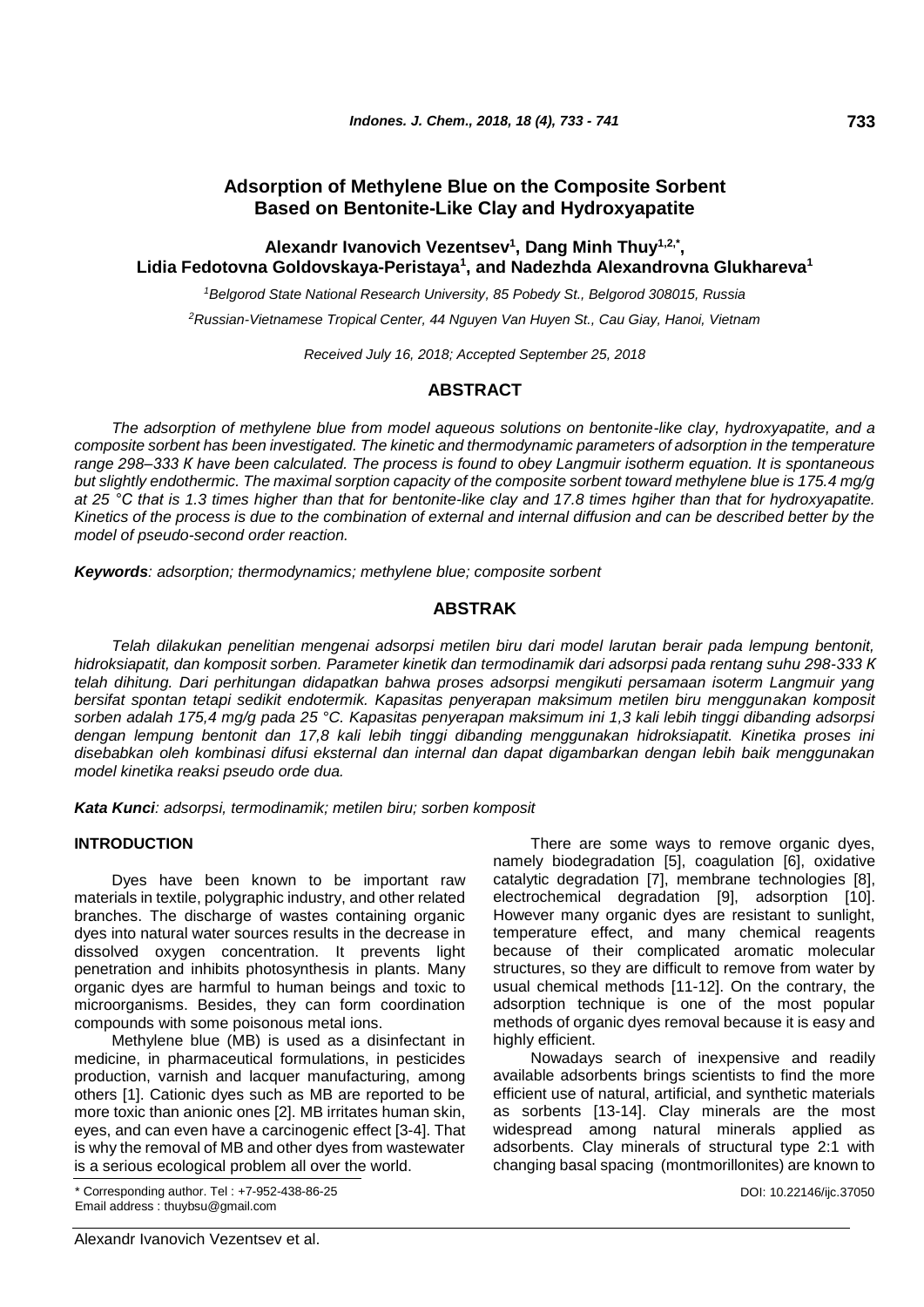**Table 1.** Some colloidal properties of the adsorbents Parameters **Adsorbents** BT6 HA C-HA Zeta-potential of particles in water at pH = 7, mV  $-25$   $+2$   $-22$ Specific surface area,  $m^2/q$ /g 52.11 85.78 96.81

pH<sub>pzc</sub>. (zero point of charge) 6.8 6.9 6.8

be effective. Molecules of water and organic substances as well as positively or negatively charged ions can be included in the inter-package cavities of the minerals. Ion exchange with the ions from the surroundings can take place in them. The clay minerals concerned can swell because of increase of space between basal layers where absorbed ions or molecules are located [15].

The application of apatite materials for adsorption and immobilization of various pollutants is a promising technique because of their high absorptivity, ease of use and environmental friendliness [16]. Hydroxyapatite (HA)  $Ca<sub>10</sub>(PO<sub>4</sub>)<sub>6</sub>(OH)<sub>2</sub>$  has been known as the main inorganic constituent of bones and teeth of mammals and the component of phosphate mineral rocks [17]. HA has been used for the removal of toxic heavy metal ions, dyes, fluoride ions from aqueous solutions [18-22]. However, to separate suspended highly dispersed solid particles of HA from the aqueous solutions after adsorption is quite difficult [19-23]. Positive results of the application of composite materials based on HA for water purification are known.

The aim of the work is the investigation of methylene blue sorption on bentonite-like clay, hydroxyapatite, and the composite sorbent based on bentonite-like clay and hydroxyapatite (C-HA) prepared by the chemical precipitation.

# **EXPERIMENTAL SECTION**

## **Materials**

Three materials were used as sorbents, namely bentonite-like clay (ВТ6) from Tam Bo deposited (Lam Dong Province, Vietnam), hydroxyapatite (HA), and the composite sorbent (C-HA) prepared by the method described earlier [24].

Hydroxyapatite synthesis: HA was synthesized by adding a 10% (mass) solution of orthophosphoric acid to Ca(OH)<sup>2</sup> solution with the rate 1.5–2.2 mL/min per liter of the saturated solution of calcium hydroxide. The reaction mixture was stirred for 20–30 minutes with the stirring (1000 rpm) till the pH of the mixture achieved  $10.5 \pm 0.5$ , then the mixture was allowed to settle for 24 h. The product obtained was separated from the mother liquor by filtration, rinsed with distilled water and then dried in a baker at 105  $\pm$  5 °C for 5 h. The samples were powdered in a porcelain mortar.

The preparation of the composite sorbent (C-HA): A 5 g sample of bentonite-like clay was added to a 5 L vessel containing 1880 mL of the saturated solution of  $Ca(OH)_2$ . The suspension was stirred with the stirring shaft mentioned above for 2 h. The required volume of a 10% solution of orthophosphoric acid was added with the rate of 1 mL/min at intensive stirring (1000 rpm) to provide the mole relation Са:Р equal to 1.67. Then the solution was stirred for 2 h. The precipitate formed was allowed to settle for 24 h at room temperature and then separated, filtered, dried and powdered as described above.

Some characteristics of the adsorbents are given in Table 1. Methylene blue, C16H18ClN3S·3H2O supplied by Sigma-Aldrich was used as the adsorbate.

#### **Instrumentation**

To estimate if a surface is positively or negatively charged, zeta-potential of particles of the sorbents dispersed in distilled water was measured by electrophoresis method on Zetasizer Nano ZS (Malvern Instruments).

The ability of the investigated materials to adsorb methylene blue was studied at static conditions at  $25 \pm$ 2 °С using model aqueous solutions of the dye with initial concentrations from 5 to 350 mg/L. 50 mL of the model solutions were added to 100 mL cone flasks containing the samples of the sorbents  $0.1 \pm 0.001$  g, the mixtures were shaken thoroughly. After the process had been completed the suspensions were centrifuged with the rate 6000 rpm for 10 min. The residual concentration of MB in the solutions was measured by spectrophotometry on SPECORD 120 PLUS (Germany) at  $\lambda = 663$  nm in a 10 mm cuvette.

Adsorption was calculated according to the following eq. (1):

$$
q_e = \frac{(C_i - C_e)V}{m}
$$
 (1)

where  $q_e$  is mass of MB adsorbed on adsorbents, mg/g;  $C_i$ ,  $C_e$  are the initial and equilibrium concentrations of MB solutions respectively, mg/L; V is the volume of the solution, L; m is mass of absorbent, g.

рН of solutions varied from 4 to 12 by adding 0.1 М HCl and 0.1 М NaOH solutions. pH was measured with the pH meter Multitest IPL-101 (Russian Federation).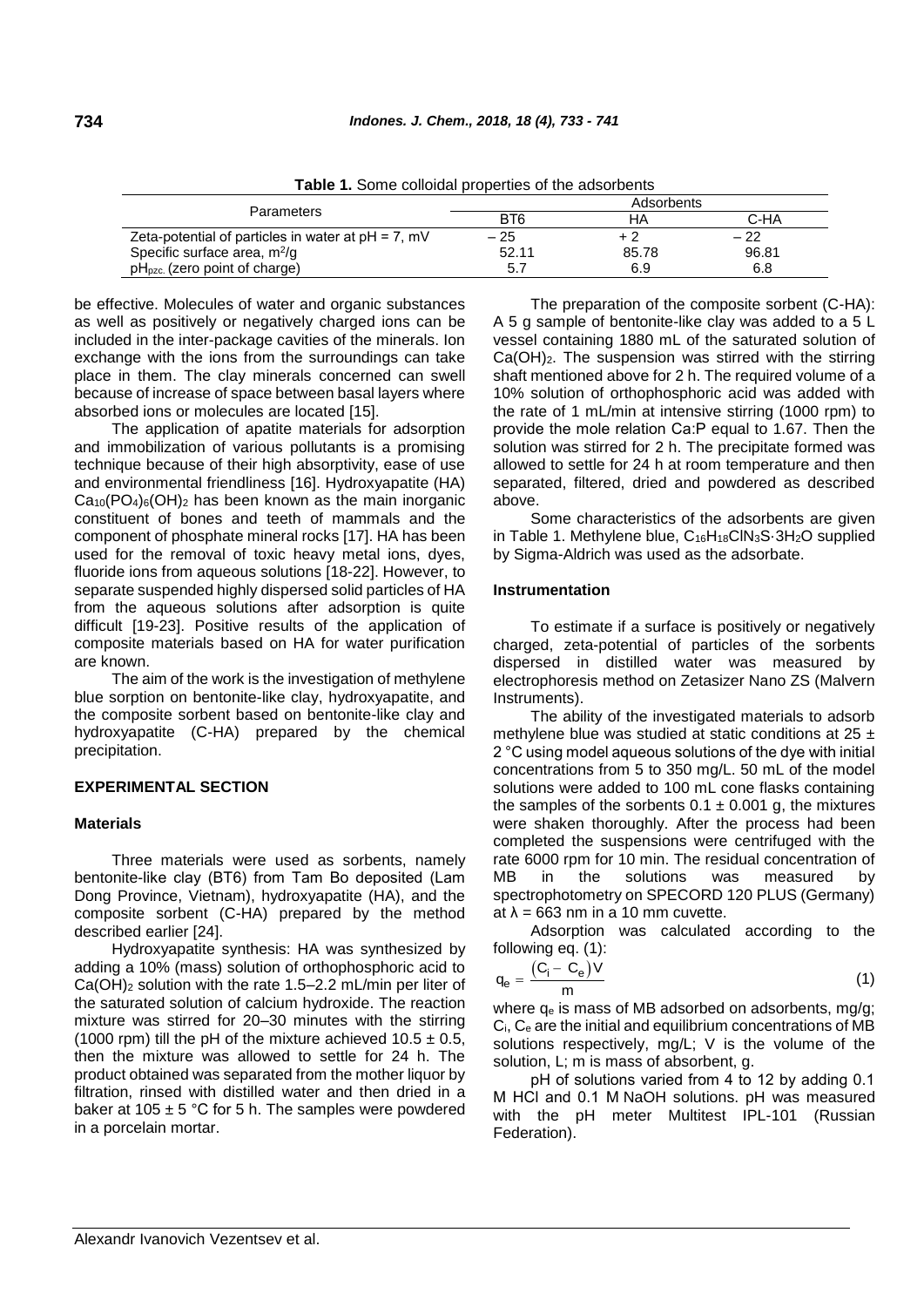The effectiveness of adsorption of MB from model aqueous solutions was calculated as:

$$
H = \frac{C_i - C_e}{C_i} 100\% \tag{2}
$$

## **RESULT AND DISCUSSION**

## **pH Effect on the Effectiveness of Adsorption of MB from Model Aqueous Solutions**

рН value of dye solutions is essential to adsorption and influences substantially on its effectiveness because properties of the adsorbent surface depend on it. The dependence of the effectiveness of adsorption of MB from model aqueous solutions on pH is shown in Fig. 1.

The results demonstrate that the effectiveness of MB adsorption increases more significantly as pH raises from 8 to 12. It increases from 92 to 100% for ВТ6, from 7 to 38% for HA, and from 96 to 100% for C-HA in the pH range mentioned above. At lower pH, the effectiveness of MB adsorption decreases. This behavior can be explained by the reactions on the hydroxyapatite surface in aqueous media [25]. The scheme of the elementary fragment of HA surface is shown in Fig. 2. The dissociation of main groups on the surface according to the schemes Ca – OH<sup>+</sup>  $\leftrightarrow$  Ca<sup>2+</sup> + OH<sup>-</sup> and H<sub>2</sub>PO<sub>4</sub><sup>-</sup>  $\leftrightarrow$  $HPO<sub>4</sub><sup>2-</sup> + H<sup>+</sup>$  is accompanied by the release of OH<sup>-</sup> or H<sup>+</sup> ions to the outer side of the double-electric layer, which provides a positive or negative charge of HA particles.

pH values of zero point of charge (pH<sub>pzc.</sub>) for HA and C-HA are 6.9 and 6.8 respectively. In basic media (pH > pH<sub>pzc</sub>) protons split out and the surface of HA and C-HA gets a negative charge that promotes adsorption of MB cations. The surface of both of HA and C-HA is negatively charged at acidic pH (pH  $<$  pH<sub>pzc</sub>) mainly due to the dissociation like as  $Ca-OH^+ \leftrightarrow Ca^{2+} + OH^-$ . As a result, the positively charged surface cannot absorb MB cations effectively because of electrostatic repulsion [14]. However, despite low pH, electrostatic repulsion, and competitive adsorption of Н<sup>+</sup> ions, a substantial amount of amount of MB is absorbed.

The effectiveness of MB adsorption in pH range 4– 8 is 80–92% for BT6, 6–7% for HA and 91–96% for C-HA. This result can be explained by other mechanisms of MB adsorption on both of HA and C-HA. As it is reported in Ref. [14], the group ≡P-OH can bind with the group С=N of MB molecule by hydrogen bond. Besides, the nitrogen atom of MB can interact with Ca<sup>2+</sup> in HA through Lewis acid-base interaction. The scheme of possible processes in MB adsorption on HA surface is shown in Fig. 3.

At  $pH < pH<sub>pzc</sub>$  the adsorption is mainly due to the mechanisms (b) and (c), whereas at  $pH > pH<sub>pzc</sub>$  it goes by (a) and (b).



**Fig 1.** The dependence of the effectiveness of adsorption of MB from model aqueous solutions on pH for the adsorbents



**Fig 2.** The scheme of the elementary fragment of HA surface



**Fig 3.** The mechanism of MB sorption on HA surface: (a) – Electrostatic attraction; (b) – Lewis acid-base interaction; (c) – Hydrogen bonding

The analysis of these results showed that the removal efficiency MB on the BT6 sorbent increased with increasing pH values and reached than 92%. The removal efficiency for  $pH < 4$  is lower due to the competition between the cations MB and protons H<sup>+</sup> from the acidic medium. These can be explained: For bentonite-like clay have finely divided layered silicate can be a source of both a constant (not dependent on pH) and variable surface charge (dependent on pH). The constant charge is characterized mainly by threelayered and four-layered clay silicate and is associated with the manifestation of heterovalent isomorphism in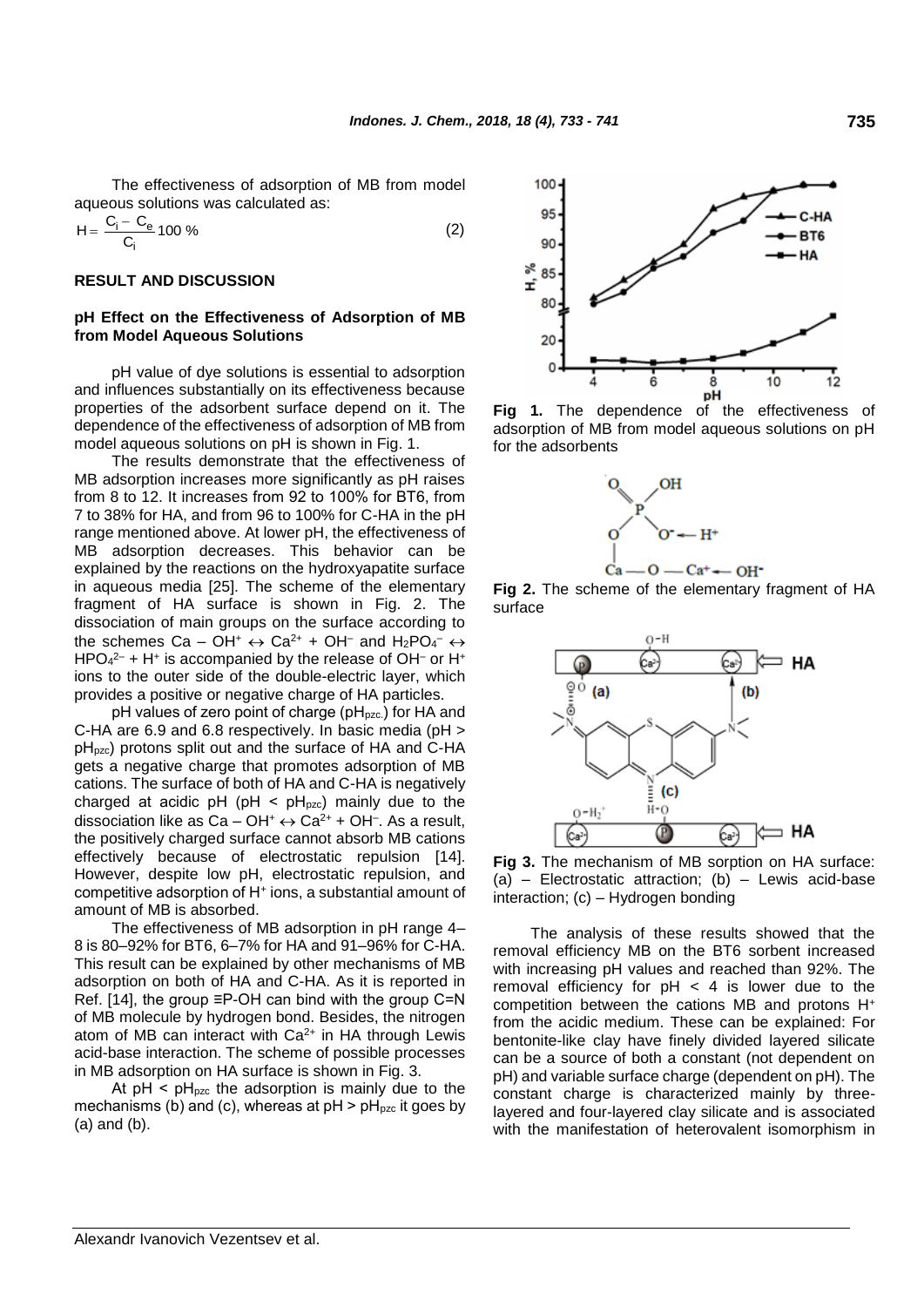the crystal lattice-isomorphous substitution of  $Si<sup>4+</sup>$  to  $Al<sup>3+</sup>$ in a tetrahedral grid and/or isomorphic substitution of Al3+ to  $Mg^{2+}$  in octahedral. The source of the variable charge, which is localized on the lateral cleavages of clay crystallites. Hydroxyl groups located on the lateral cleavages of clay crystallites are capable of protonationdeprotonation reactions depending on the pH of the surrounding solution [26].

The broken bonds and M–OH bonds along the surfaces of the clay crystals result in hydrolysis [27].

At low pH (pH <  $pH_{pzc}$ ), electrostatic repulsion occurred between the MB cations and the edge groups with a positive charge (M-OH $_2$ <sup>+</sup>) on the surface as follows:  $MOH + H^+ \rightarrow MOH_2^+$ 

At high pH ( $pH$  >  $pH<sub>pzc</sub>$ ), the surface of clay becomes negatively charged and electrostatic repulsion decreases, the MB cations in solution will be attracted to the surface according to the following reactions:

 $MOH + OH^{-} \rightarrow MO^{-} + H_{2}O$ 

where M is the cation of  $Si^{2+}$ ,  $Al^{3+}$  or  $Fe^{2+}$ 

There might be another mode of adsorption (ion exchange) and the results are in harmony with the literature reports [27-28].

## **Kinetics of MB Adsorption on the Experimental Sorbents**

Adsorption kinetics is one of the most important issues that are used to estimate the effectiveness of adsorbents. The obtained kinetic curves for MB adsorption on the sorbents involved are given in Fig. 4. As it can be seen the adsorption equilibrium is achieved in 20–40 min.

The pseudo-first and pseudo-second-order models are widely used to describe the kinetics of adsorption on a solution–solid boundary [11,29]. The corresponding linearized kinetic equations are as follows:

$$
ln(q_e - q_t) = ln q_e - k_1.t
$$
\n(3)

$$
\frac{t}{q_t} = \frac{1}{k_2 \cdot q_e^2} + \frac{1}{q_e} \cdot t \tag{4}
$$

where  $k_1$  is the rate constant in the pseudo-first-order model,  $min^{-1}$ ;  $k_2$  is the rate constant in the pseudosecond-order model, g⋅mg<sup>-1</sup>⋅min<sup>-1</sup>; q<sub>t</sub> is mass of adsorbed MB on unit mass of an adsorbent at time moment t, mg∙g–1 .

The dependences  $ln(q_e-q_t) = f(t)$  and  $t/q_t = f(t)$  for MB adsorption process on the sorbents are shown in Fig. 5.

The pseudo-first order kinetic equations are found to describe satisfactorily the experimental data just for initial stages of the process, whereas the pseudosecond-order model is acceptable in all time interval investigated. Values of  $k_1$ ,  $k_2$ , and  $q_e$  calculated according to the eq. (3) and (4) are given in Table 2.

Correlation coefficients  $(R<sup>2</sup>)$  are better when the pseudo-second-order model is applied. Values of equilibrium concentrations q<sup>e</sup> calculated from the dependencies are in close agreement with experimental



**Fig 4.** The kinetic curves for MB adsorption on the experimental sorbents



**Fig 5.** The kinetic dependences for MB adsorption on the experimental sorbents as a pseudo-first (a) and pseudosecond (b) order process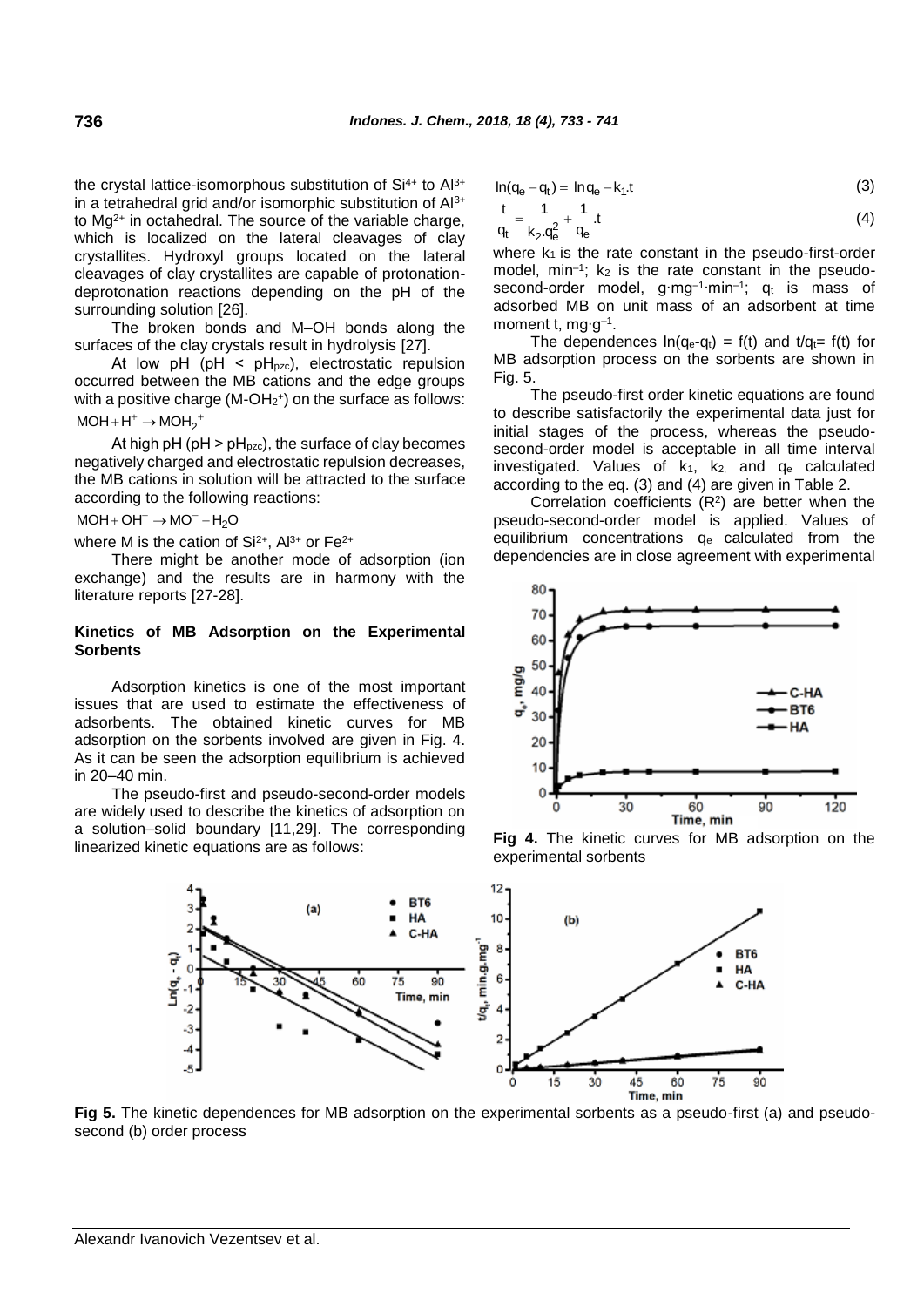| Adsorbent       | q <sub>e</sub> experimental,<br>$mg \cdot g^{-1}$ | pseudo-first model |                |       | pseudo-second order model              |                |       |
|-----------------|---------------------------------------------------|--------------------|----------------|-------|----------------------------------------|----------------|-------|
|                 |                                                   | $min^{-1}$         | qе<br>$mg·g^-$ | $R^2$ | K2<br>$g \cdot mg^{-1} \cdot min^{-1}$ | qе<br>$mg·g^-$ | $R^2$ |
| BT <sub>6</sub> | 65.85                                             | 0.0955             | 14.73          | 0.885 | 0.0176                                 | 66.67          | 0.999 |
| ΗA              | 8.57                                              | 0.0678             | 2.07           | 0.812 | 0.0583                                 | 8.81           | 0.999 |
| C-HA            | 72.08                                             | 0.0726             | 8.16           | 0.886 | 0.0251                                 | 72.46          | 0.999 |

**Table 2.** Kinetic parameters of MB adsorption on the experimental sorbents

data in this case. On the contrary, calculated and experimental values  $q_e$  are quite different if the pseudofirst-order equation is used.

The most part of sorption processes occurs by a series of steps. These multi-step mechanisms include (i) diffusion of a sorptive through a liquid film surrounding solid particles (the process of external mass transport), (ii) diffusion inside the particles (intraparticle diffusion), and (iii) a physical or chemical adsorption [30].

First, to describe the mechanism of MB adsorption on the investigated sorbents and to determine its limiting stage we used Weber and Morris model [31], which is applicable to intraparticle diffusion. According to the model,  $q_t$  depends on time as

$$
q_t = k_i(t^{1/2})
$$
 (5)

where  $k_i$  – the rate constant for intraparticle diffusion,  $(mg/g min<sup>1/2</sup>)$ .

The dependences of adsorption  $q_t$  on  $t^{1/2}$  calculated from experimental data are given in Fig. 6. A linear approximation of the experimental data for all three sorbents gives two straight-lined segments which point to two stages of MB diffusion to the sorbents. Here the kinetic parameters corresponding to intraparticle diffusion are characterized by the slope of the second segment. The Y-intercept is proportional to the thickness of the film surrounding the particles of the sorbents [30-31].

To determine the limiting stage of the sorption process the equation given by Boyd [29,31] was used

$$
F = 1 - (6/\pi^2) \exp(-Bt)
$$
 (6)

where F is the fraction of solute adsorbed at different times t, and Bt is a mathematical function of F , which are given by the following relationships

$$
F = q_t / q_e \tag{7}
$$

$$
Bt = -0.4977 - \ln(1 - q_t / q_e)
$$
\n
$$
I \sin \alpha \text{ experimental data for } q_t \text{ and } q_s \text{ we calculated}
$$

Using experimental data for  $q_t$  and  $q_e$  we calculated Bt. The linear dependence of Bt on t (Fig. 7) is considered to argue for interdiffusion limiting [31].

Our dependences are linear for all investigated sorbents but they do not pass through the origin. This means that the external mass transfer seems to control the process of sorption [29,31].







#### **Adsorption Isotherms**

To interpret experimental data the linearized Langmuir and Freundlich equations were used

$$
\frac{C_e}{q_e} = \frac{C_e}{q_m} + \frac{1}{q_m \cdot K_L} \tag{9}
$$

$$
\ln q_e = \ln K_F + \frac{1}{n} \ln C_e \tag{10}
$$

where  $q_m$  is the maximal adsorption (adsorption capacity) mg/g;  $K_L$  Langmuir constant, L/mg;  $K_F$ , n are constants in Freundlich sorption isotherm.

The experimental adsorption isotherms at 298 К, pH = 8–9, and the dependences linearized according to both of Langmuir and Freundlich equations are shown in Fig. 8.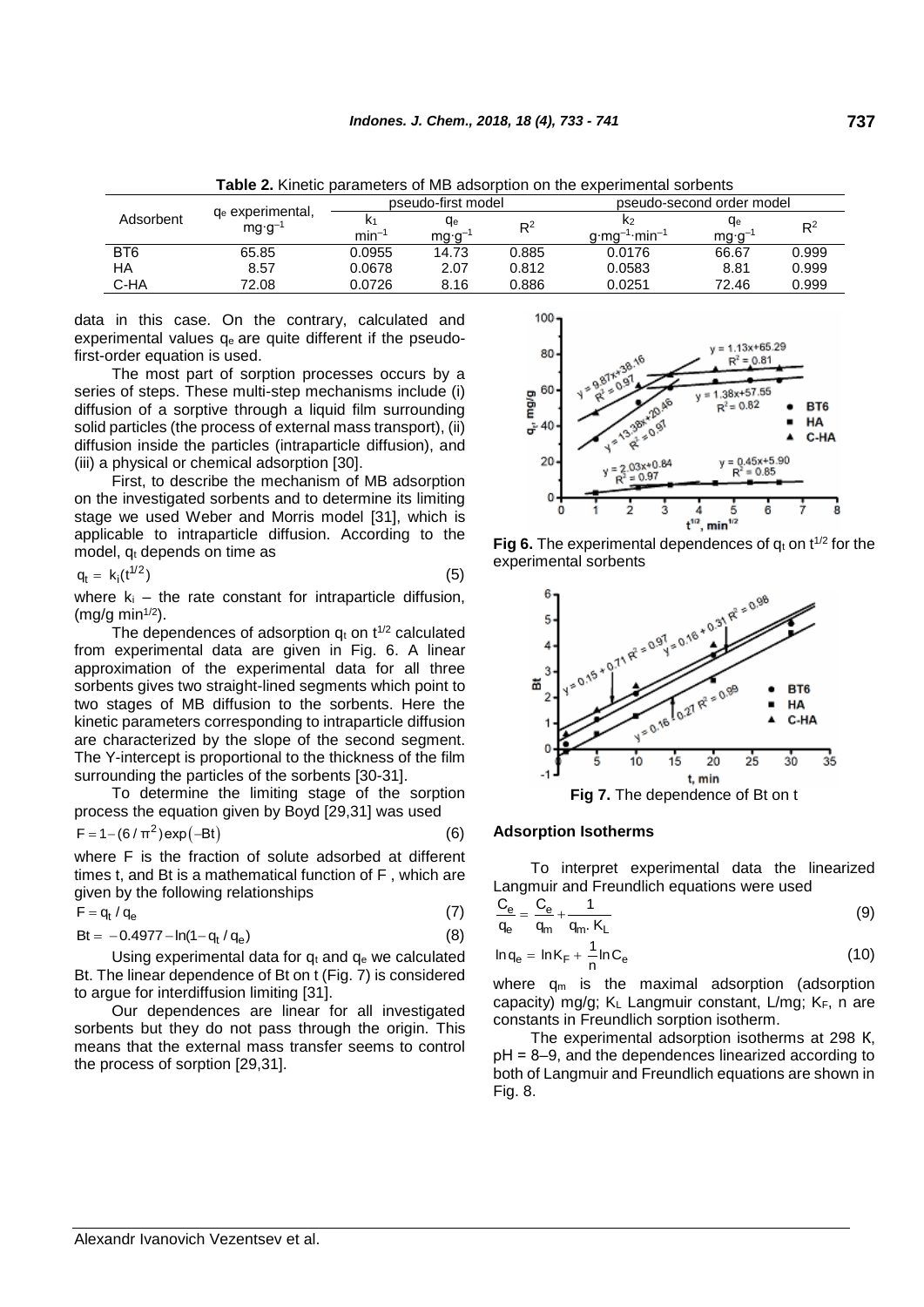

**Fig 8.** The isotherms of MB adsorption on the experimental sorbents (a). The linearized isotherms according to Langmuir (b) and Freundlich (c) equations

|  | Table 3. Parameters of Langmuir and Freundlich equations for MB adsorption isotherms on the investigated sorbents |  |                   |  |  |
|--|-------------------------------------------------------------------------------------------------------------------|--|-------------------|--|--|
|  |                                                                                                                   |  | <b>Parameters</b> |  |  |

|                 |        | aianictus    |              |       |            |       |                |  |  |
|-----------------|--------|--------------|--------------|-------|------------|-------|----------------|--|--|
| Sorbent         | T, (K) | Langmuir     |              |       | Freundlich |       |                |  |  |
|                 |        | $q_m$ , mg/g | $K_L$ , L/mg | $R^2$ | KF         | n     | R <sup>2</sup> |  |  |
| BT <sub>6</sub> | 298    | 136.98       | 0.323        | 0.996 | 31.928     | 2.255 | 0.955          |  |  |
|                 | 313    | 138.89       | 0.391        | 0.994 | 35.769     | 2.377 | 0.961          |  |  |
|                 | 333    | 140.85       | 0.483        | 0.992 | 39.721     | 2.395 | 0.956          |  |  |
| НA              | 298    | 9.88         | 0.216        | 0.996 | 2.380      | 2.433 | 0.970          |  |  |
|                 | 313    | 10.67        | 0.213        | 0.992 | 2.559      | 2.427 | 0.979          |  |  |
|                 | 333    | 11.21        | 0.229        | 0.989 | 2.808      | 2.480 | 0.985          |  |  |
| C-HA            | 298    | 175.44       | 0.252        | 0.995 | 36.98      | 2.322 | 0.946          |  |  |
|                 | 313    | 181.82       | 0.314        | 0.992 | 41.89      | 2.321 | 0.950          |  |  |
|                 | 333    | 185.19       | 0.422        | 0.991 | 49.01      | 2.392 | 0.954          |  |  |

Adsorption ability of the sorbents can be seen to increase in the same consequence like as the rate of MB adsorption HA < BT6 < C-HA. The maximal adsorption (adsorption capacity) for the composite sorbent C-HA is 175.4 mg/g at 298 К which is 1.28 times more than that for bentonite-like clay, and 17.8 times more than that for HA. This behavior can be explained: The adsorption of MB is primarily influenced by the surface charge on the adsorbent [32] (Zeta-potential of BT6 =  $-$  25 mV; HA =  $+$ 2 mV; C-HA =  $-$  22 mV). In addition, methylene blue can be adsorbed both on the surface of montmorillonite and in the interlayer space (ion exchange). The large specific surface area of C-HA promotes an increase in the adsorption of the dye (Specific surface area of BT6  $=$ 

52.11; HA =  $85.78$ ; C-HA =  $96.81 \text{ m}^2/\text{g}$ ). Parameters of both Langmuir and Freundlich equations calculated from the linearized isotherms are given in Table 3.

Data from Table 3 and Fig. 8 (b, c) demonstrate that Langmuir equation seems to be a bit more preferable to describe adsorption of MB on bentonitelike clay BT6, hydroxyapatite HA, and composite sorbent C-HA ( $R^2 > 0.99$ ).

## **Thermodynamics of MB Adsorption on the Sorbents**

To describe thermodynamics of MB adsorption the isotherms at three values of temperature, namely 298, 313, and 333 K, were obtained ( $pH = 10.0$ ). The constant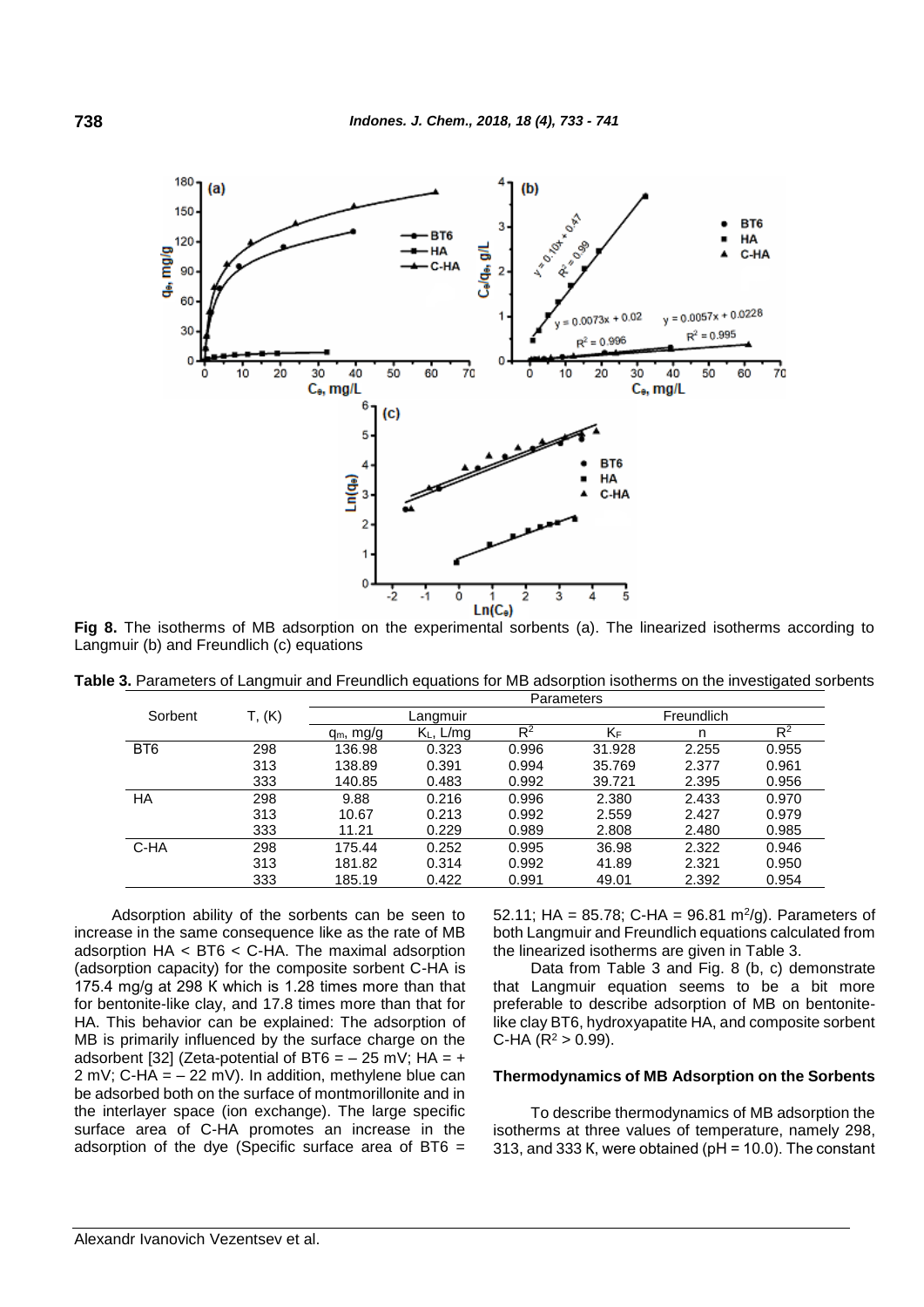

**Fig 9.** MB adsorption isotherms at three temperatures on the experimental sorbents: (a) BT6, (b) HA, (c) C-HA

| Sorbent         |     | $\Lambda$ G <sup>0</sup> | $\Lambda$ H <sup>o</sup> | $\Delta S^0$ |  |
|-----------------|-----|--------------------------|--------------------------|--------------|--|
|                 | (K) | kJ/mol                   | kJ/mol                   | J/mol·K      |  |
|                 | 298 | $-38.56$                 |                          |              |  |
| BT <sub>6</sub> | 313 | $-40.98$                 | 9.47                     | 161.2        |  |
|                 | 333 | $-44.21$                 |                          |              |  |
|                 | 298 | $-37.52$                 |                          |              |  |
| НA              | 313 | $-39.48$                 | 1.43                     | 130.7        |  |
|                 | 333 | $-42.09$                 |                          |              |  |
|                 | 298 | $-37.93$                 |                          |              |  |
| C-HA            | 313 | $-40.45$                 | 12.17                    | 168.1        |  |
|                 | 333 | $-43.81$                 |                          |              |  |
|                 |     |                          |                          |              |  |

**Table 4.** Thermodynamic functions for MB adsorption on the investigated sorbents

of adsorption equilibrium and its dependence on temperature make it possible to estimate Gibbs free energy change, enthalpy, and entropy for the process.

The standard Gibbs free energy change was calculated as follows:

 $\Delta G^0 = -RT \ln K^0$ (11)

where R is gas constant, T is absolute temperature,  $K^0$  is the constant of adsorption equilibrium (dimensionless). Values  $K^0$  can be found using Langmuir constants  $K_L$ according to the relationship [33]:<br> $K^0 = K_L (L/mg) \times 1000 \times M_{MB}(g/mol) \times 55.5$ 

$$
K^0 = K_L (L/mg) \times 1000 \times M_{MB} (g/mol) \times 55.5
$$
 (12)

 $M<sub>MB</sub> = 319.85$  (g/mol) is the molar mass of MB.

Temperature dependence of the equilibrium constant can be written as

$$
ln K^0 = -\frac{\Delta H^0}{RT} + \frac{\Delta S^0}{R}
$$
 (13)

The experimental isotherms of MB adsorption at different temperatures are shown in Fig. 9. Values of enthalpy  $\Delta H^0$  and entropy  $\Delta S^0$  were found from the slope and intercept of linear dependence of  $ln K<sup>0</sup>$  on reciprocal temperature (Fig. 10). The results are given in Table 4. As it can be seen the enthalpy changes  $\Delta H^0$  are slightly positive in the temperature range investigated that argues for the endothermic character of the process. Values of standard Gibbs free energy change  $\Delta G^0$  are negative and they decrease in the range of temperature 298–333 К. They point out the spontaneity of MB adsorption on the adsorbent involved and the values are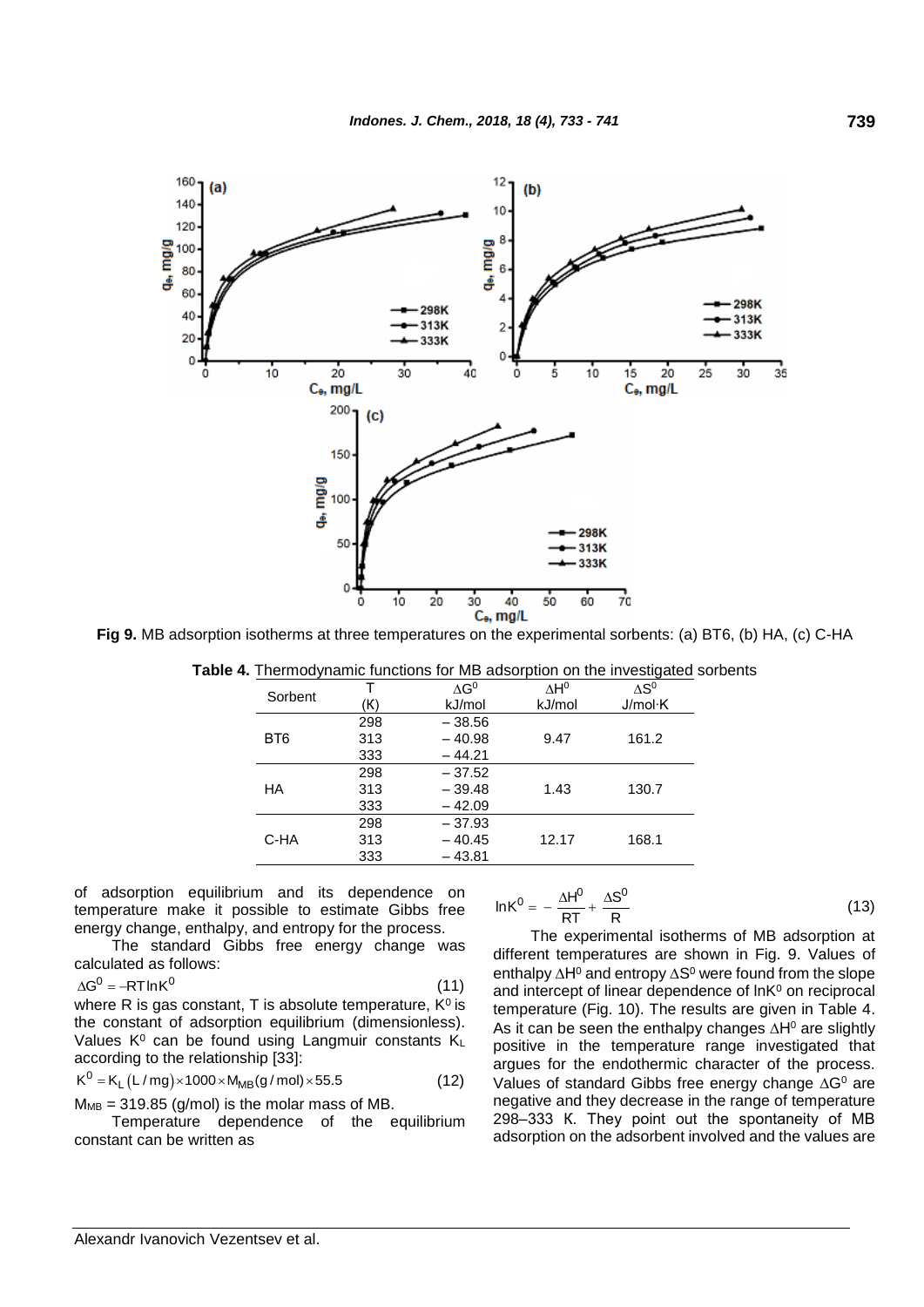

Fig 10. The dependences of In K<sup>0</sup> on reciprocal temperature for MB adsorption on the experimental sorbents

consistent with other results [34]. The process becomes a bit more preferable as the temperature rises. Positive entropy changes  $\Delta S^0$  correspond to the increase of freedom in the system because of MB adsorption. Entropy increase can be explained by the release of hydrated inorganic cations from adsorbents and structural changes as a result of MB molecules interaction with an active group on the surfaces of adsorbents [35].

#### **CONCLUSION**

The results of the investigation have shown that adsorption of methylene blue on the adsorbents involved obeys Langmuir isotherm equation. It is spontaneous but slightly endothermic. The maximal sorption capacity of the composite sorbent is found to be equal 175.4 mg/g at 25 °С that is 1.3 times higher than that for bentonite-like clay and 17.8 times higher than that for hydroxyapatite. Kinetics of the process is due to the combination of external and internal diffusion and can be described better by the model of pseudo-second order reaction. The results can be useful in the development of adsorption technology of natural and wastewater purification from methylene blue and other organic cationic dyes using the composite sorbent based on bentonite-like clay and hydroxyapatite.

#### **REFERENCES**

- [1] Zhang, F., Zhao, Z., Tan, R., Guo, Y., Cao, L., Chen, L., Li, J., Xu, W., Yang, Y., and Song, W., 2012, Selective and effective adsorption of methyl blue by barium phosphate nano-flake, *J. Colloid Interface Sci.*, 386 (1), 277–284.
- [2] Hao, O.J., Kim, H., and Chiang, P.C., 2000, Decolorization of wastewater, *Crit. Rev. Environ. Sci. Technol.*, 30 (4), 449–505.
- [3] Gupta, N., Kushwaha, A.K., and Chattopadhyaya,

M.C., 2012, Adsorption studies of cationic dyes onto Ashoka (*Saraca asoca*) leaf powder, *J. Taiwan Inst. Chem. Eng.*, 43 (4), 604–613.

- [4] Brown, M.A., and DeVito, S.C., 1993, Predicting azo dye toxicity, *Crit. Rev. Environ. Sci. Technol.*, 23 (3), 249–324.
- [5] Kapdan, I.K., and Kargi, F., 2002, Simultaneous biodegradation and adsorption of textile dyestuff in an activated sludge unit, *Process Biochem*., 37 (9), 973–981.
- [6] Prasad, R.K., 2009, Color removal from distillery spent wash through coagulation using *Moringa oleifera* seeds: Use of optimum response surface methodology, *J. Hazard. Mater*., 165 (1-3), 804– 811.
- [7] Solozhenko, E.G., Soboleva, N.M., and Goncharuk, V. V., 1995, Decolourization of azodye solutions by Fenton's oxidation, *Water Res*., 29 (9), 2206–2210.
- [8] Buckley, C.A., 1992, Membrane technology for the treatment of dyehouse effluents, *Water Sci. Technol*., 25 (10), 203–209.
- [9] Panizza, M., Barbucci, A., Ricotti, R., and Cerisola, G., 2007, Electrochemical degradation of methylene blue, *Sep. Purif. Technol*., 54 (3), 382– 387.
- [10] Ngapa, Y.D., Sugiarti, S., and Abidin, Z., 2016, Hydrothermal transformation of natural zeolite from Ende-NTT and its application as adsorbent of cationic dye, *Indones. J. Chem*., 16 (2), 138–143.
- [11] Zhang, J., Ping, Q., Niu, M., Shi, H., and Li, N., 2013, Kinetics and equilibrium studies from the methylene blue adsorption on diatomite treated with sodium hydroxide, *Appl. Clay Sci*., 83-84, 12–16.
- [12] Akar, T., Anilan, B., Gorgulu, A., and Akar, S.T., 2009, Assessment of cationic dye biosorption characteristics of untreated and non-conventional biomass: *Pyracantha coccinea* berries, *J. Hazard. Mater*., 168 (2-3), 1302–1309.
- [13] Ciobanu, G., Ilisei, S., Harja, M., and Luca, C., 2013, Removal of Reactive Blue 204 dye from aqueous solutions by adsorption onto nanohydroxyapatite, *Sci. Adv. Mater*., 5 (8), 1090– 1096.
- [14] Wei, W., Yang, L., Zhong, W.H., Li, S.Y., Cui, J., and Wei, Z.G., 2015, Fast removal of methylene blue from aqueous solution by adsorption onto poorly crystalline hydroxyapatite nanoparticles, *Dig. J. Nanomater. Biostruct.*, 10 (4), 1343–1363.
- [15] Muzakky, and Supriyanto, C., 2016, Modification of three types of bentonite with zirconium oxide chloride (ZOC) of local products using intercalation process, *Indones. J. Chem*., 16 (1), 14–19.
- [16] Scheckel, K.G., Diamond, G.L., Burgess, M.F., Klotzbach, J.M., Maddaloni, M., Miller, B.W., Partridge, C.R., and Serda, S.M., 2013, Amending